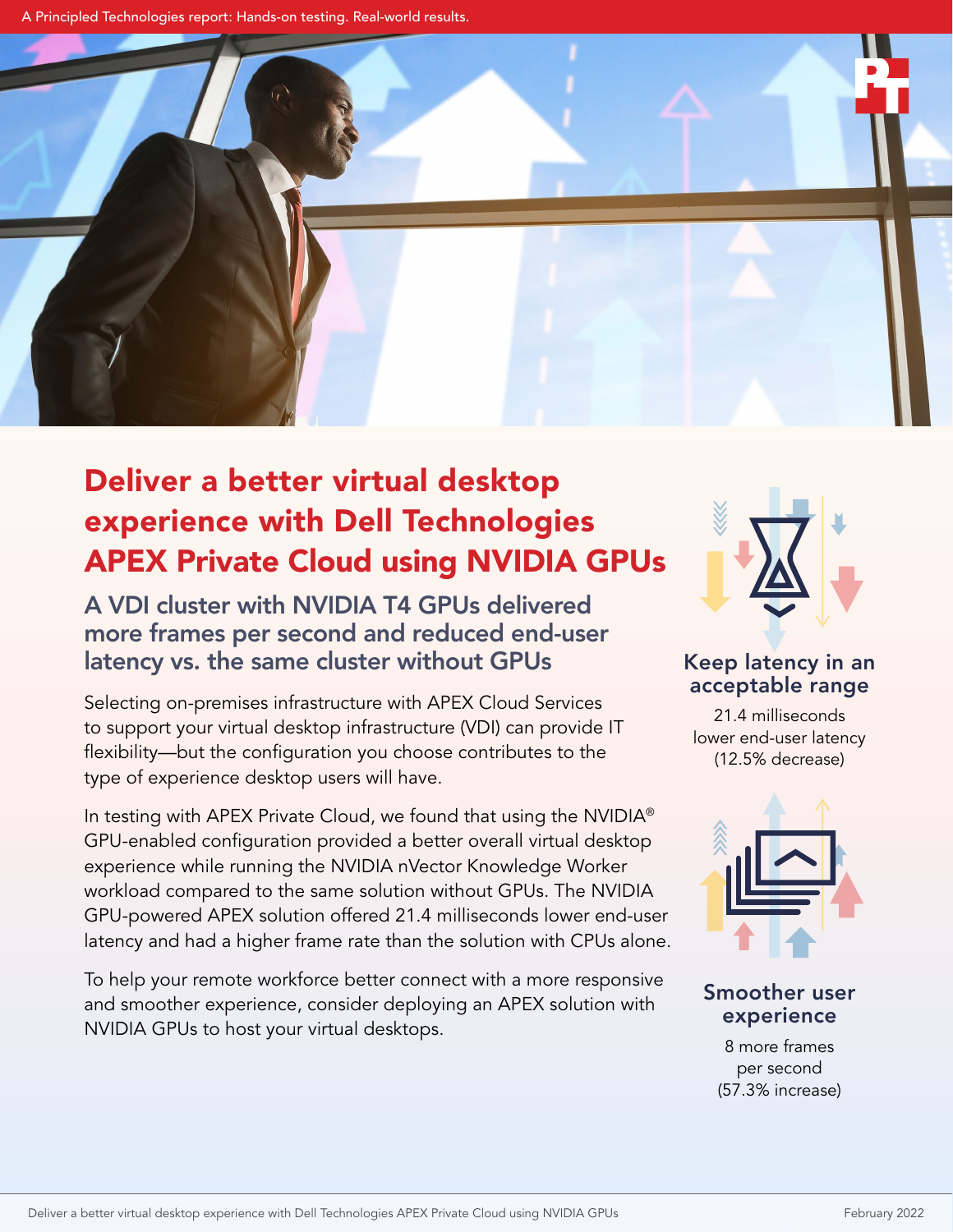# How we tested

To see the impact that NVIDIA GPUs have on virtual desktop performance, we compared two nearly identical solutions on APEX Private Cloud; the only difference was one used NVIDIA GPUs, and the other used CPU alone for image processing and video rendering.

For testing, we used an APEX Private Cloud cluster consisting of four Dell VxRail™ V570F servers, each with:

- Two Intel® Xeon® Gold 6248R processors
- 768 GB of DDR4 RAM
- VMware® ESXi™ 7.0.2 hypervisor
- 56 TB of shared all-flash VMware vSAN™ storage

This four-node VxRail cluster hosted a total of 192 virtual desktops for testing.

For load generation and client hosting, we used a three-node cluster of Dell PowerEdge™ R730 servers, each with:

- Two Intel Xeon E5-2697 v3 processors
- 512 GB of DDR4 2,133MHz RAM
- VMware ESXi 7.0.2 hypervisor
- 4 TB of shared all-flash vSAN storage

We used VMware Horizon® version 2103 as the VDI solution to create and deploy a desktop pool of 192 Windows 10 VMs with 4 vCPUs and 8 GB of RAM each. For VMs configured to use GPUs, we used the Grid T4-1B vGPU profile.

We used PowerShell scripting to create a desktop pool of 192 matching VMs, prepare the environment for testing, and execute nVector test runs. We monitored the workload logs while the VMs were under test and used a PowerShell script to parse and analyze test results.

To learn more about our testing, read the [science behind the report](https://facts.pt/jeKVX9n).



#### About the NVIDIA nVector benchmarking tool

The NVIDIA nVector benchmark quantifies the effect that virtual GPUs have on VDI performance. nVector collects a series of performance metrics to report performance. We used the following metrics for our testing:

- End-user latency (in milliseconds): Measures lag at the endpoint device when interacting with a remote application. The automated workflow captures wait times for common tasks, such as building slides and advancing through slides in the popular Microsoft PowerPoint app.
- Frame rate (frames per second): Measures the rate at which frames appear on an end user's screen. In general, the higher the frame rate, the smoother the user experience is.

To learn more about NVIDIA nVector, visit [https://images.nvidia.com/aem-dam/Solutions/design](https://images.nvidia.com/aem-dam/Solutions/design-visualization/solutions/resources/documents1/quantifying-impact-of-vgpu-whitepaper.pdf)[visualization/solutions/resources/documents1/quantifying](https://images.nvidia.com/aem-dam/Solutions/design-visualization/solutions/resources/documents1/quantifying-impact-of-vgpu-whitepaper.pdf)[impact-of-vgpu-whitepaper.pdf.](https://images.nvidia.com/aem-dam/Solutions/design-visualization/solutions/resources/documents1/quantifying-impact-of-vgpu-whitepaper.pdf)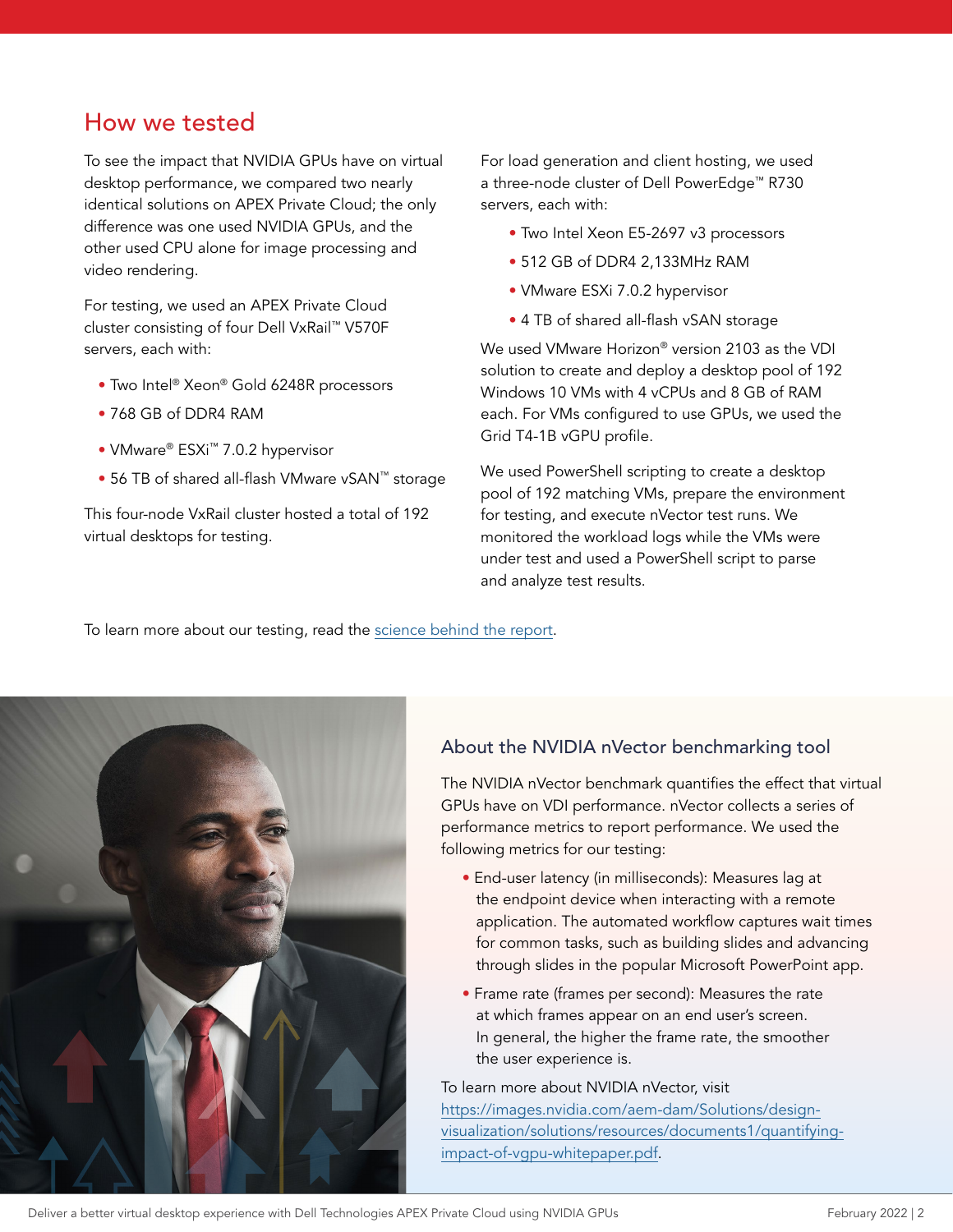# Meeting the challenges of virtual desktop performance with NVIDIA GPUs

The challenges of supporting remote workers with virtual desktop infrastructure center around providing the compute resources to deliver a smooth, local-like experience. When users must access their critical applications across a network, underpowered solutions can hamper user experience.

Latency—or the time that end users wait for an application to respond—can frustrate and distract users, making it difficult for them to stay on task. According to VMware, when protocol latency exceeds 150ms, the server goes into a warning state.<sup>1</sup> In our tests with 192 VMs, the solution with GPUs performed under this threshold, while the solution without GPUs exceeded it. As Figure 1 shows, the NVIDIA GPU-enabled configuration reduced end-user latency by an average of 12.5 percent (21.4 milliseconds) running the Knowledge Worker workload.



Figure 1: End-user latency (in milliseconds) for both APEX Private Cloud configurations, reported by the NVIDIA nVector benchmark. Lower numbers are better. Source: Principled Technologies.

Frame rate is another important measure of how well a VDI workload is performing. Lower frame rates can mean that end users have a choppy experience as they access the files and applications on their virtual desktops. This can again lead to frustration and distraction, lowering overall productivity. On the NVIDIA nVector benchmark, using the NVIDIA GPU-enabled configuration delivered a higher frame rate than the same servers without GPUs, averaging 57.3 percent more frames per second (see Figure 2). These results indicate that virtual desktop users could see a smoother overall experience with less lag with the NVIDIA GPU-powered solution.